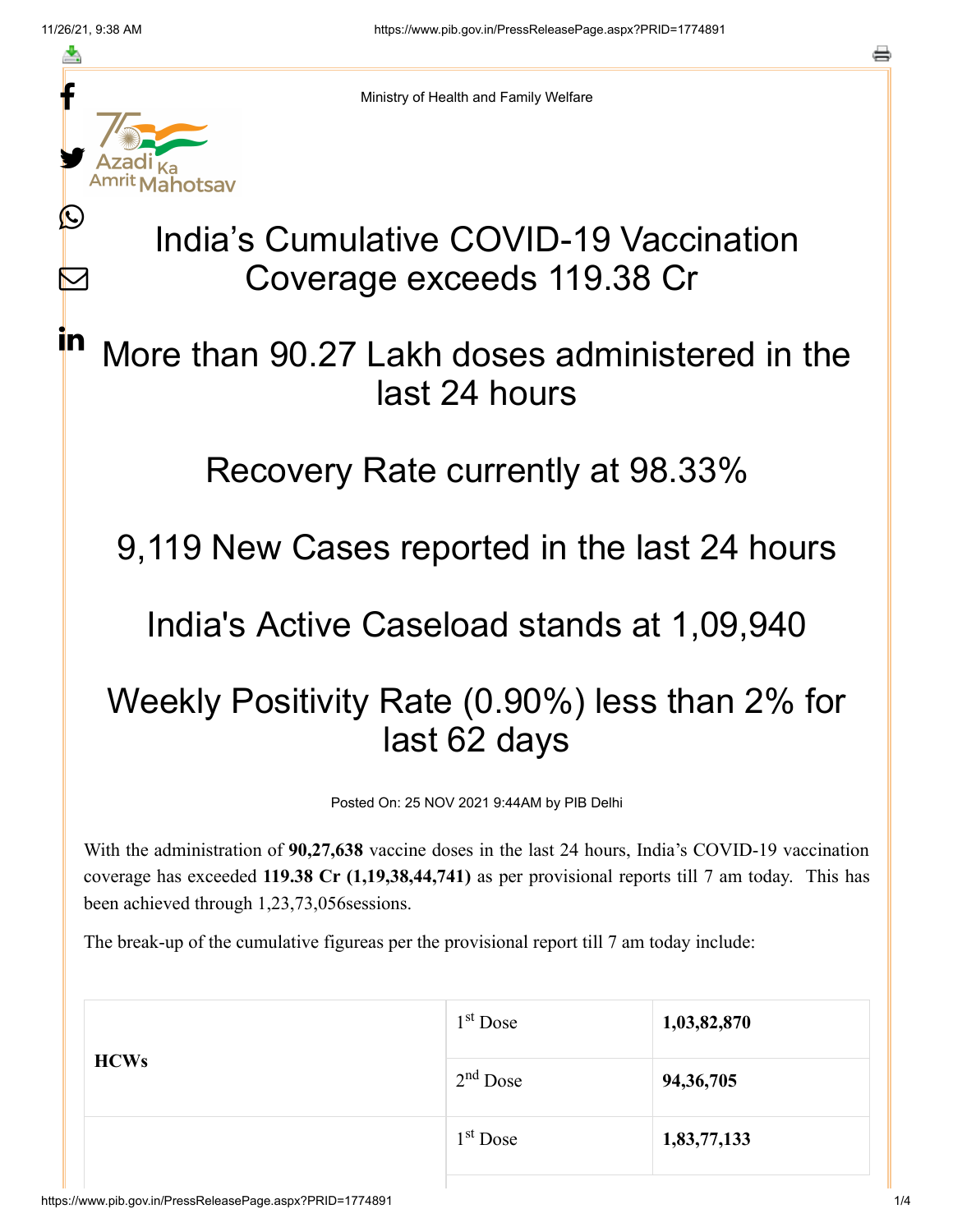| f          | <b>FLWs</b>                            | $2nd$ Dose           | 1,63,83,806        |
|------------|----------------------------------------|----------------------|--------------------|
|            |                                        | 1 <sup>st</sup> Dose | 44,85,35,082       |
| $\bigcirc$ | Age Group 18-44 years                  | $2nd$ Dose           | 20, 36, 38, 734    |
|            |                                        | $1st$ Dose           | 18,22,43,827       |
| in         | Age Group 45-59 years<br>Over 60 years | $2nd$ Dose           | 11,46,46,368       |
|            |                                        | $1st$ Dose           | 11,41,31,257       |
|            |                                        | $2nd$ Dose           | 7,60,68,959        |
|            | <b>Total</b>                           |                      | 1, 19, 38, 44, 741 |

The recovery of **10,264** patients in the last 24 hours has increased the cumulative tally of recovered patients (since the beginning of the pandemic) to **3,39,67,962.**

Consequently, India's recovery rate stands at **98.33%**.



Sustained and collaborative efforts by the Centre and the States/UTs continue the trend of less than 50,000 Daily New Cases that is being reported for 151 consecutive days now.

**9,119 new cases** were reported in the last 24 hours.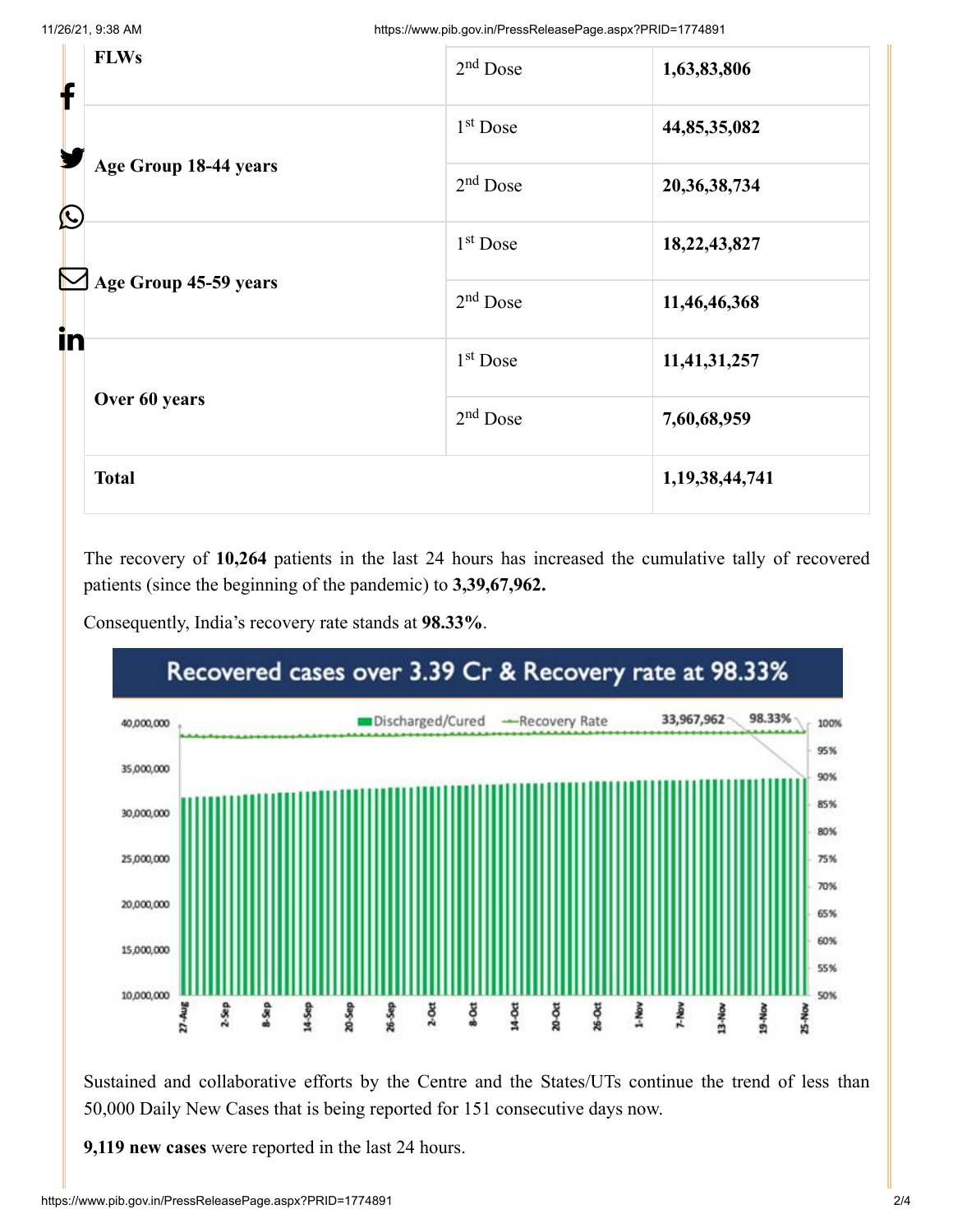11/26/21, 9:38 AM https://www.pib.gov.in/PressReleasePage.aspx?PRID=1774891



The Active Caseload presentlystands at **1,09,940.** Active cases presently constitute **0.32%** of the country's total Positive Cases, which **is lowest since March 2020.**



The testing capacity across the country continues to be expanded. The last 24 hours saw a total of

11,50,538tests being conducted. India has so far conducted over **63.59 Cr (63,59,24,763**) cumulative tests.

While testing capacity has been enhanced across the country, **Weekly Positivity Rate at 0.90% remains less than 2% for the last 62 days now.** The **Daily Positivity rate reported to be0.79%.** The daily Positivity rate has remained below2% for last 52 days and below 3% for 87 consecutive days now.